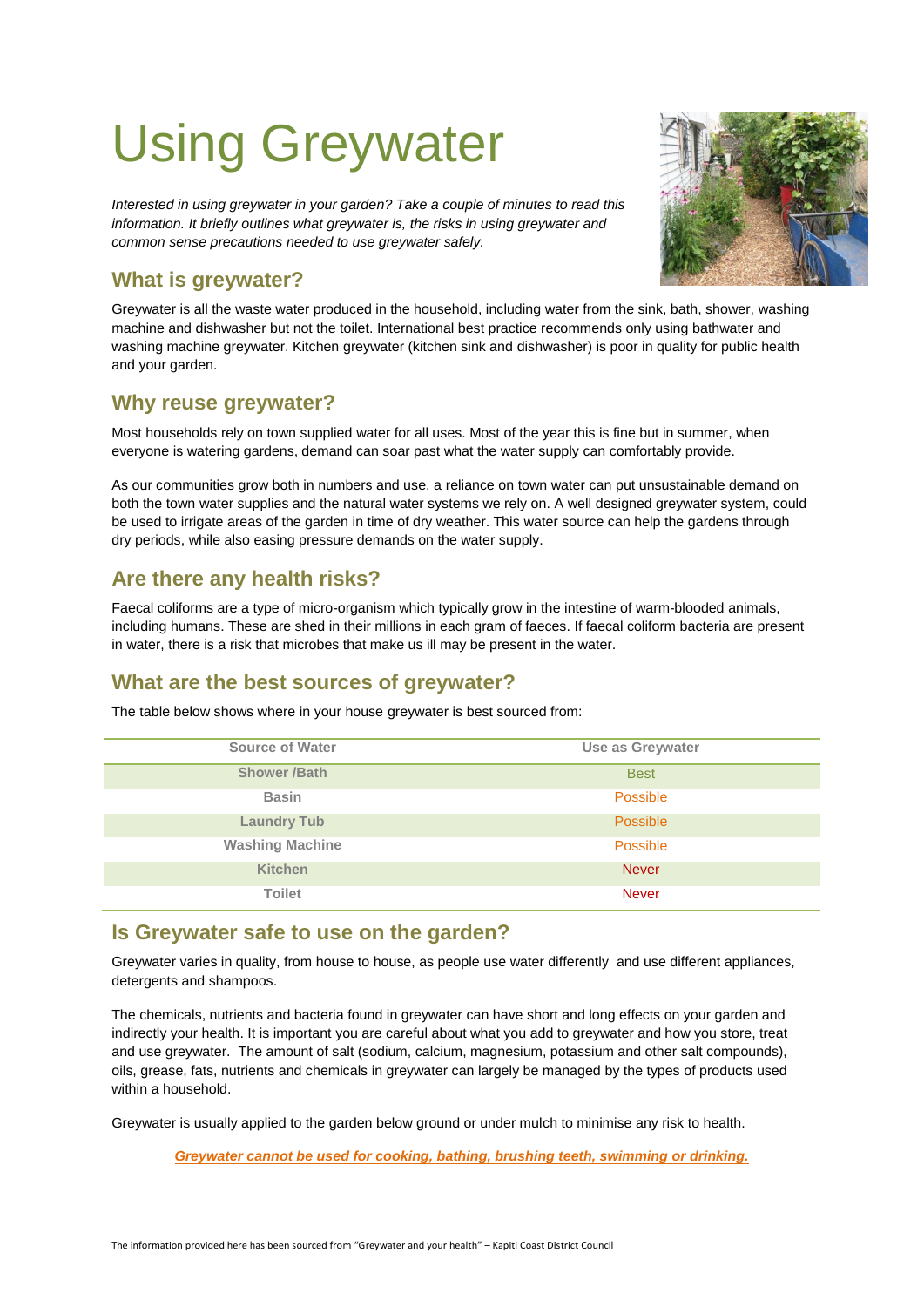# **National Guidelines and Legislation**

There are currently no specific national guidelines that address greywater reuse in New Zealand. Some councils have rules and policies on greywater use. Central Otago District Council is investigating this further.

#### **What is recommended for a greywater system?**

Council is currently looking at greywater standards. The New South Wales Health standards for greywater diversion devices (GDD) for greywater reuse, have been adopted on the Kapiti Coast. These systems harvest greywater from the bathroom and laundry and irrigate gardens below the surface.

An overview of the greywater diversion device requirements is detailed below. The best systems are simple, with minimum maintenance requirements. A greywater diversion device:

1. Only uses greywater from the bathroom and washing machine

2. Needs to be able to divert greywater to sewer when greywater not needed for irrigation or if the greywater is of poor quality

3. Has a coarse filter to screen out solids such as hair and soap suds. This will help keep the irrigation system working efficiently

4. Needs a tank to collect greywater while discharging, but not for storage. Washing machines will pump up to 90 litres within minutes. The device needs to be able to collect the water without overflowing on to the ground.

5. Does not store the greywater, as greywater stored longer than a day is likely to start to smell.

6. Needs to be able to overflow to the sewer in case of failure.

7. Has an irrigation system that irrigates 10 cm below the soil or mulch surface. The soil is very effective at treating greywater and irrigating below the soil surface allows plants to use the water, while preventing people to come into contact with the greywater.

8. Has an irrigation system needs to be able to distribute greywater without blocking up (soaker hoses or drippers aren't suitable)

9. Has an irrigation system that is purple in colour so people are aware it is greywater

10. If you purchase a greywater system, it needs a watermark licence to show it uses quality material that is fit for purpose.

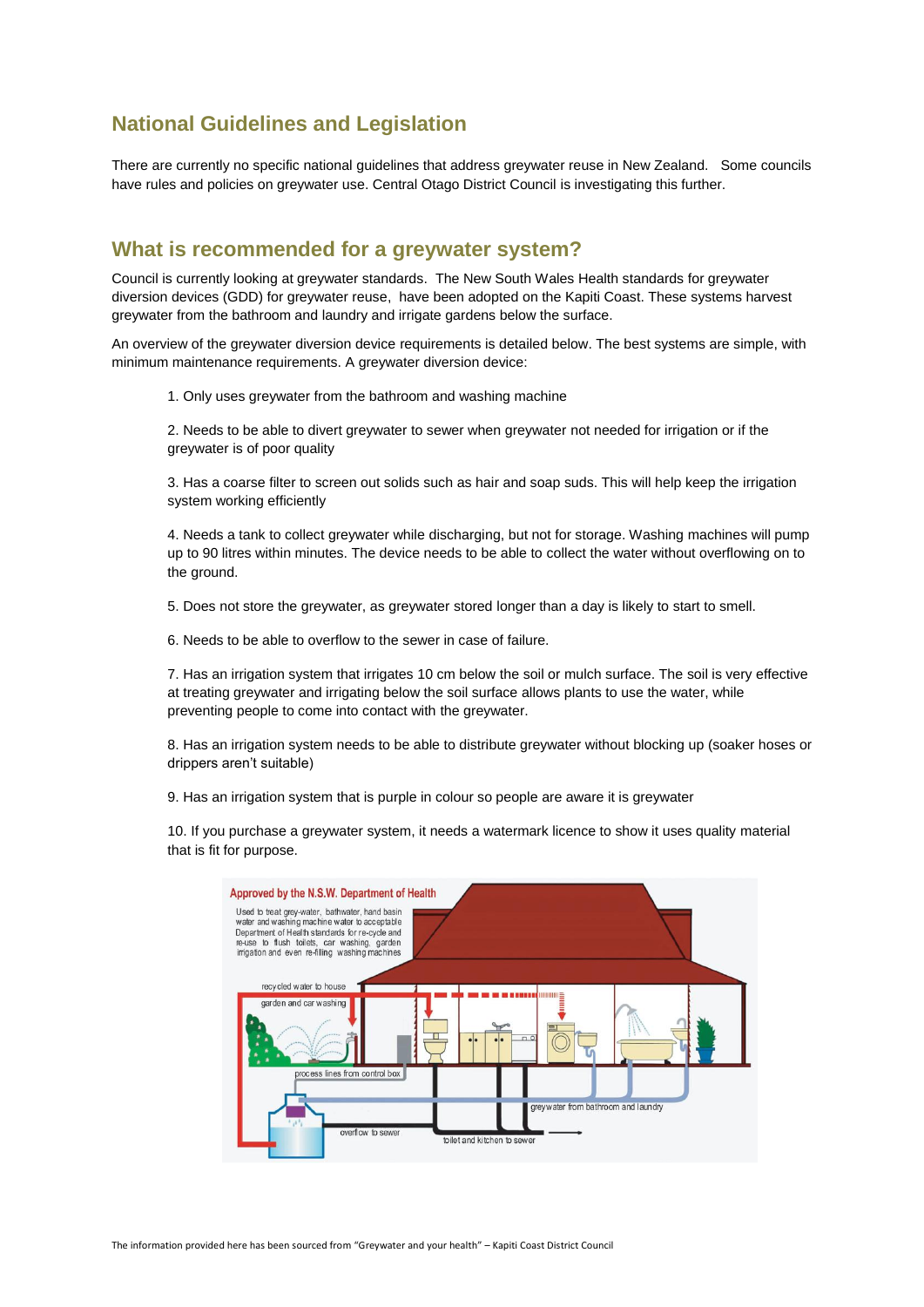# **Do I need building consent for a greywater diversion device?**

If you need to modify the existing waste pipes to install a greywater system, you will need to get a building consent. A simple system, which captures water from the washing machine may not. Please contact the Council for further information.

#### **Greywater and nutrient flows**

 Phosphorus and nitrogen are nutrients necessary for plant growth. Greywater that contains nutrients generated from the bathroom and laundry, may substitute for fertiliser and can provide phosphorus and nitrogen to the garden and lawn.

Table 1 shows the estimated amount of nutrients contained in greywater from a residential household used on a one square metre irrigation area over a one year period. This is compared with the amount of nutrients applied by following manufacturers recommended dosage of typical fertilisers over a one year period .

| Table 1                     | <b>Bathroom Grevwater</b>         | <b>Laundry Greywater</b>          | <b>Fertiliser</b>                 |
|-----------------------------|-----------------------------------|-----------------------------------|-----------------------------------|
| <b>Nutrient</b>             | Range grams/year/m <sup>-</sup> ) | Range grams/year/m <sup>-</sup> ) | Range grams/year/m <sup>-</sup> ) |
| Total Nitrogen (N)          | $3.22 - 24$                       | $0.7 - 48$                        | 17.6                              |
| <b>Total Phosphorus (P)</b> | $0.08 - 2.6$                      | $0.04 - 50.4$                     | 11.3                              |

### **Comparing Greywater with Fertilizer**

If you are using greywater, you may need to reduce fertiliser use to prevent damage to the soil, plants, groundwater and off-site waterways. You can manage the amount of nitrogen and phosphorous entering your garden by choosing detergents low in phosphorous and nitrogen.

#### **Salts**

Salts in greywater originate from washing detergents and are commonly in the form of sodium, magnesium and calcium compounds. The effect these salts will have on your soil will depend on your soil type, greywater composition and drainage.

The major risk of salts contained in greywater is the accumulation of salts in the soil structure. This can lead to a loss of soil permeability (ability to absorb water) which can cause degradation to vegetation. Sodium salts can also displace other nutrients out of the soil and may affect plant growth and soil structure.

#### **How can I manage the salt in the detergents?**

- Flush greywater lines with fresh water—turn on the shower for five minutes once a week to freshen the soil.
- Break your garden up into zones and rotate the greywater irrigation.
- Change the detergent to liquid soaps—they have much less salt than powdered detergents.
- Feed your soil with compost, mulch and gypsum will help balance the nutrients in the soil.

# **Greywater pH**

Detergents are alkaline in nature and over time may change the pH of your soil. Most plants grow well with pH of around 6.5-7.2. Lanfax laboratories found that many more powder detergents give highly alkaline results than liquid soaps.

When pH drops (acidity), or increases (alkalinity), plants lose access to nutrients or nutrients become toxic. You can manage the pH of the soil by keeping the soil well fed with compost, mulch and applying gypsum.